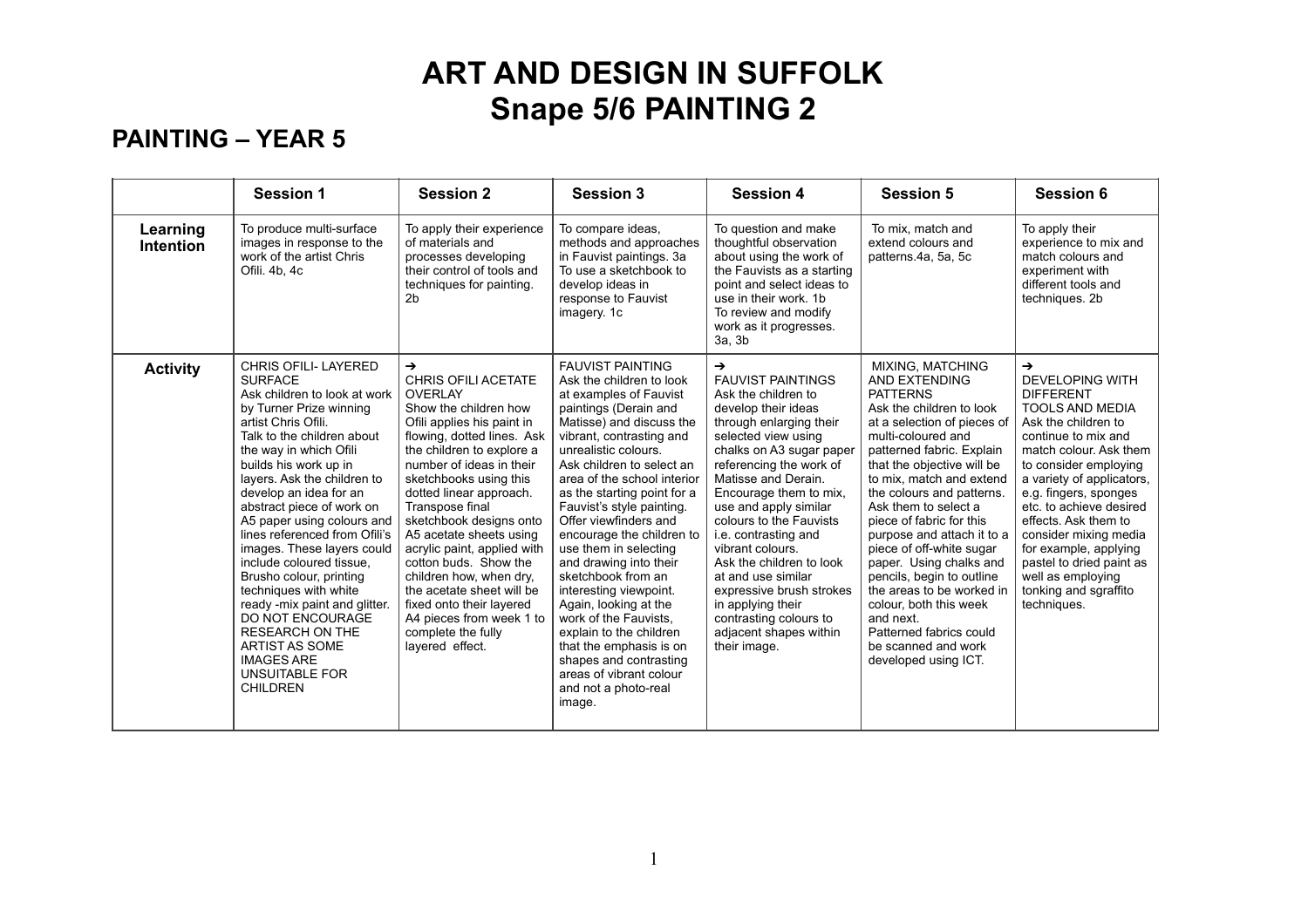#### **PAINTING – YEAR 5**

| Skills,<br>concepts,<br>knowledge and<br>understanding | Making a multi-layered<br>piece with a variety of<br>media.<br>Responding to the work<br>of a contemporary artist.                                                                              | Using different<br>techniques and materials<br>to produce acetate<br>overlay.<br>Reflecting the style of<br>Chris Ofili | Recording and collecting<br>visual information to<br>inform ideas.<br>Understanding the use of<br>contrasting, adjacent<br>colours.                     | <b>Exploring the Fauvist use</b><br>of colour<br>Knowing about the use of<br>vibrant and unrealistic<br>application of 'Fauvist'<br>colours. | Producing extended<br>images by mixing and<br>matching colours and<br>patterns in response to a<br>piece of patterned fabric.<br>Mixing and matching<br>colours and patterns. | Using a range of tools<br>and techniques to<br>develop, modify and<br>enhance work. |
|--------------------------------------------------------|-------------------------------------------------------------------------------------------------------------------------------------------------------------------------------------------------|-------------------------------------------------------------------------------------------------------------------------|---------------------------------------------------------------------------------------------------------------------------------------------------------|----------------------------------------------------------------------------------------------------------------------------------------------|-------------------------------------------------------------------------------------------------------------------------------------------------------------------------------|-------------------------------------------------------------------------------------|
| <b>Vocabulary</b>                                      | Layers<br>Abstract                                                                                                                                                                              | Linear<br>Acetate<br>Transpose<br>Lavered                                                                               | Vibrant<br>Unrealistic<br>Viewfinder<br>Contrasting<br>Photo-real image                                                                                 | Palettes<br>Expressive<br>Adjacent                                                                                                           | Fabric<br>Extend<br>Select                                                                                                                                                    | Media<br>Tonking<br>Sgraffito<br>Applicators                                        |
| <b>Curriculum</b><br>links                             | Literacy- speaking and<br>listening.                                                                                                                                                            | Literacy -following<br>instructions.                                                                                    | ICT - research skills.                                                                                                                                  | ICT - research skills.                                                                                                                       | ICT - scanning, cloning,<br>pattern repeats.                                                                                                                                  | Literacy- following<br>instructions and<br>discussing work.                         |
| <b>Resources</b>                                       | A5 paper,<br>Coloured tissue.<br>Brusho colour.<br>Coloured glitters and<br>glitter pens,<br>Ready-mix paint (white).<br>Objects for printing.<br>Chris Ofili -<br><b>Tate</b><br>Google images | Acetate sheets - A5.<br>Acrylic paint,<br>Cotton buds.<br>Uhu type glue to fix to<br>underlay or pins.                  | Viewfinders.<br>Sketchbooks.<br>Drawing pencils.<br>Acrylic paint.<br>Fauvist images - Andre<br>Derain. Henri Matisse -<br><b>Tate</b><br>Google images | Off-white sugar paper,<br>Light coloured chalk,<br>Ready-mix paints,<br>Palettes.                                                            | Ready-mix paint,<br>Powder colour,<br>Brushes.<br>Paper,<br>Selection of patterned<br>fabrics.<br>Light coloured chalk,<br>Pencils.                                           | As previous session +<br>Cotton buds,<br>Lolly sticks etc.<br>Pastels,<br>Chalks.   |
| <b>Time</b>                                            | 1 hour                                                                                                                                                                                          | 1 hour                                                                                                                  | 1 hour                                                                                                                                                  | 1 hour                                                                                                                                       | 1 hour                                                                                                                                                                        | 1 hour                                                                              |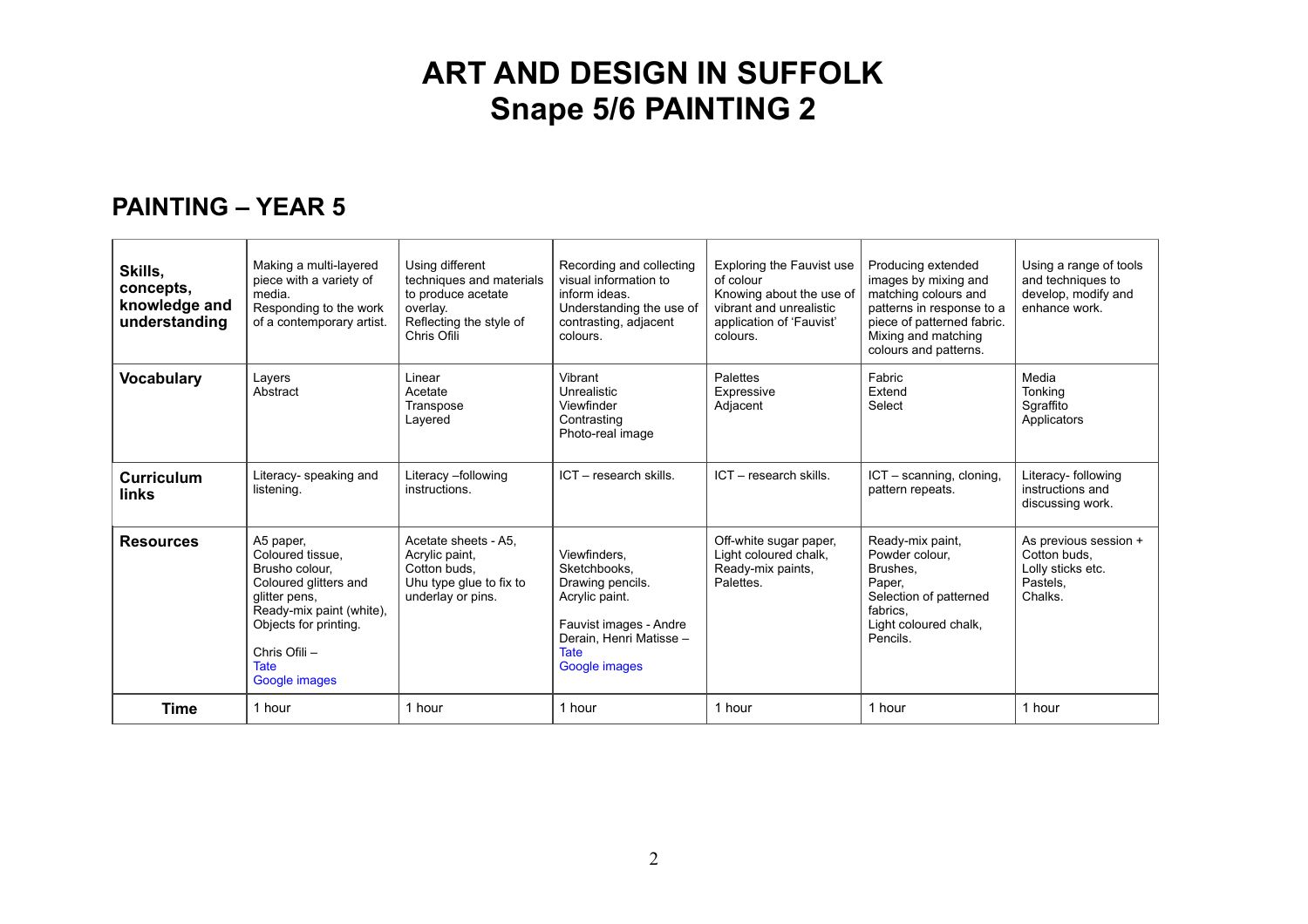### **PAINTING – YEAR 5**

| <b>Expectations</b>                                                                                                                                                                                                                                                                                                                                                                                                                                                             | <b>Names</b> | <b>Next Steps</b> |
|---------------------------------------------------------------------------------------------------------------------------------------------------------------------------------------------------------------------------------------------------------------------------------------------------------------------------------------------------------------------------------------------------------------------------------------------------------------------------------|--------------|-------------------|
| Some children will have made limited progress. They will be able to<br>use painting techniques to communicate ideas and talk about what they<br>think and feel about their work and suggest improvements that may be<br>made. They will be able to discuss and respond to the work of artists and<br>show some understanding of their style, and techniques employed, when<br>producing images. They will be able to talk about different patterns and<br>record what they see. |              |                   |

| Most children will be able to share their ideas about painting techniques<br>and use painting materials and techniques to communicate their ideas to<br>others. They will be able to discuss their work and that of others and<br>produce images in response to well-known artists especially focusing on the<br>use of colour in their work. Also they will be able to explore patterns and<br>record, enlarge, match and extend them to realise their intentions. | <b>YEAR 6 DRAWING UNIT</b> |
|---------------------------------------------------------------------------------------------------------------------------------------------------------------------------------------------------------------------------------------------------------------------------------------------------------------------------------------------------------------------------------------------------------------------------------------------------------------------|----------------------------|
|---------------------------------------------------------------------------------------------------------------------------------------------------------------------------------------------------------------------------------------------------------------------------------------------------------------------------------------------------------------------------------------------------------------------------------------------------------------------|----------------------------|